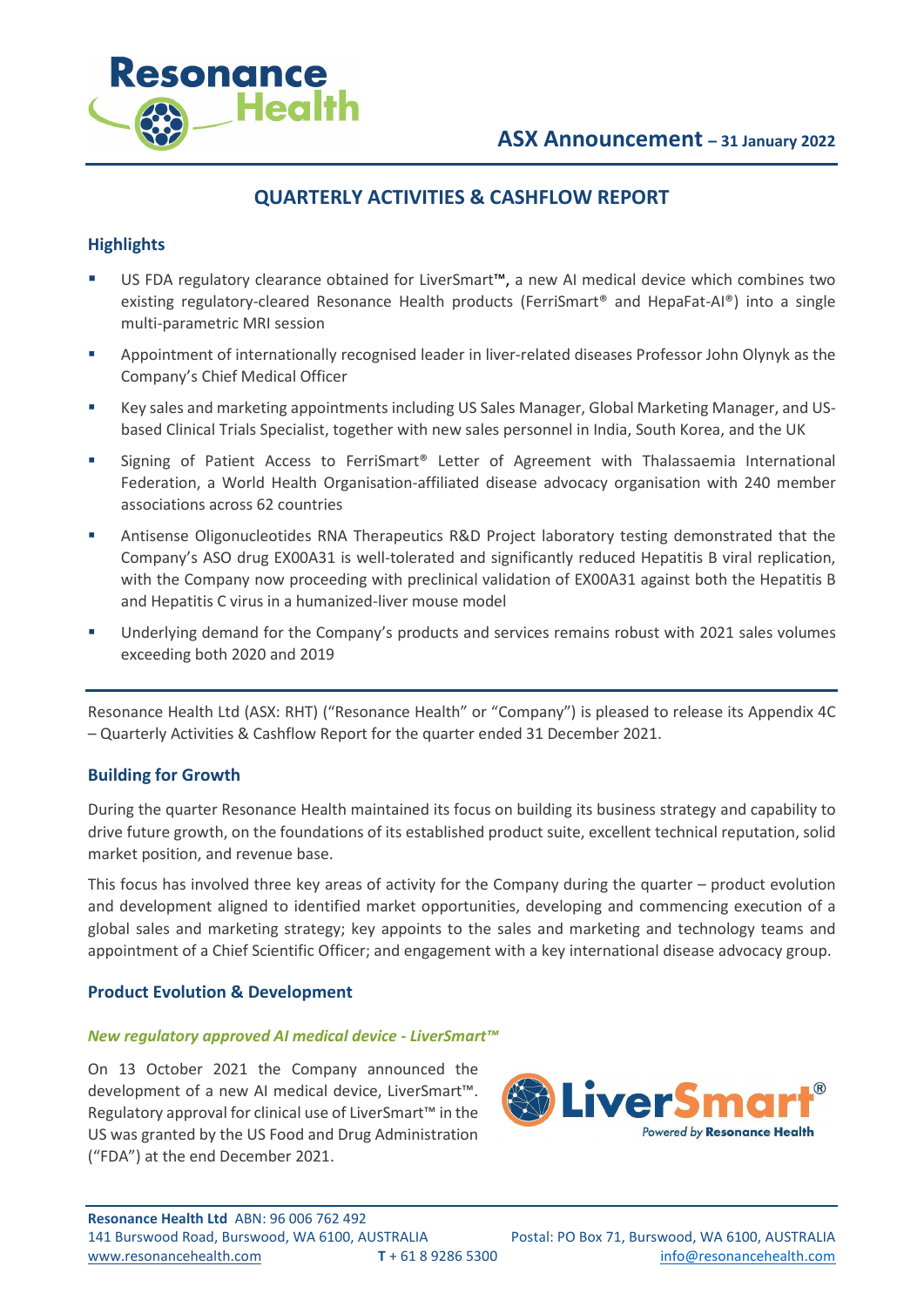

Resonance

#### *LiverSmart™ CPT Code Eligibility*

Importantly, the Company believes that LiverSmart™ may be eligible for two new United States (Category III) Current Procedural Technology ("CPT") codes recently published by the American Medical Association ("AMA") and which became active on 1 January 2022. The Company is awaiting definitive determination of LiverSmart's eligibility for these codes, from a US certified CPT coder.

CPT codes are recognized by US government agencies are used by physicians and health care professionals for systematically reporting and tracking medical services performed by healthcare providers. If the codes are confirmed as applicable to LiverSmart™ it will assist with the Company's effortsin seeking reimbursement for LiverSmart™ by private payers such as private health insurers, as well as Medicare and Medicaid.

# **Key Appointments**

#### *Sales & Marketing*

As announced on 14 October 2021, the Company has appointed a USA Sales Manager with over 20 years medical marketing and sales experience including as Director of Global Marketing for another medical device company. The US Sales Manager will increase Resonance Health product awareness and drive sales in the Americas and attend industry conferences, including the RSNA conferences held in Chicago in December.

The Company has also appointed a Global Marketing Manager who is experienced in medical marketing, is a qualified pharmacist, speaks several languages, and whose previous roles include Sales & Marketing Director, and International Product Manager leading marketing across Europe, South-East Asia, and South America.

Other recent sales appointments include a US based clinical trial specialist to target clinical trials especially in fatty liver diseases, two new personnel in India (a large and highly prospective market where there is a high prevalence of liver-fat-and-iron diseases), and new personnel in South Korea, Germany, and the United Kingdom.

#### *Software Development*

During the quarter the Company has recruited an experienced and capable software development team, which will enable it to improve and redevelop the Company's proprietary secure customer-facing workflow management platform and accelerate product improvement and development.

#### *Chief Medical Officer*

On 24 November 2021 the Company announced that Professor John Olynyk had been appointed Chief Medical Officer ("CMO"). Prof Olynyk is an internationally recognised leader in liver-related diseases including ironmetabolism disorders, hemochromatosis, liver-injury, hepatocellular carcinoma, and non-alcoholic fatty liver disease.

Prof Olynyk's current roles include consultant Hepatologist in the Dept of Gastroenterology at Fiona Stanley Hospital (formerly Head of Gastroenterology, 2015-2020), Dean of Clinical Research & Professor of Translational Medicine at ECU, Theme Lead of Health Research at ECU, Member of the Joint Scientific Committee of Haemochromatosis International, and Medical Advisor to both Haemochromatosis Australia and Red Cross Lifeblood Australia.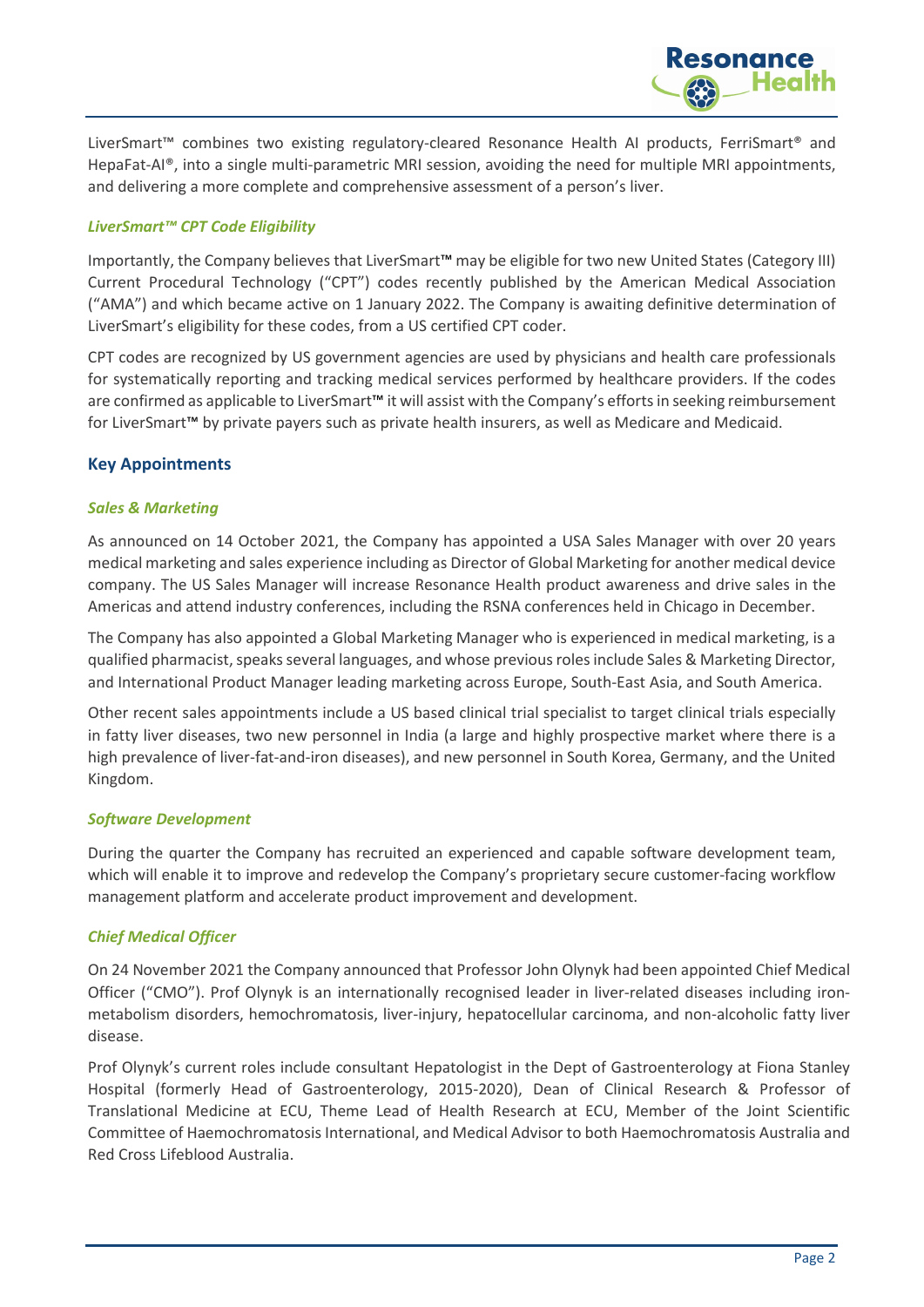

Prof Olynyk will play a key role as a consultant in guiding product development and evolution to ensure the Company's products best meets the needs of clinicians and assisting relations with international clinical key opinion leaders and disease advocacy groups.

## **Engagement with Leading International Disease Advocacy Group**

On 12 November 2021 the Company advised that it had signed a Patient Access to FerriSmart® Letter of Agreement ("LoA") with Thalassaemia International Federation (TIF). Pursuant to the LoA, TIF will deploy 500 FerriSmart® vouchers, provided by Resonance Health at no cost, across targeted low-and-middle income countries in Asia, West Pacific, and Europe. To support TIF's distribution, management, and administration, of this initiative, the Company will also provide salary support of EU10K paid in instalments over 12 months, for a dedicated and experienced TIF executive.

TIF is a World Health Organisation affiliated advocacy organisation based in Cyprus, with 240 member associations across 62 countries and with a vision of ensuring equal access to quality healthcare for every patient with thalassaemia and other haemoglobin disorders across the world. This initiative will allow patients and clinicians across the world to learn of FerriSmart<sup>®</sup> and have an opportunity to use it and benefit from it.

#### **Molecular Medicine**

On 23 November 2021 Resonance Health advised that is has further progressed its Antisense Oligonucleotides ("ASO") RNA Therapeutics Project with the filing of two additional Australian provisional patent applications covering the application of novel ASOs for the treatment of human diseases.

The ASOs are targeting three key members of the 'cyclophilin' protein family namely, cyclophilin A (CYPA), cyclophilin B (CYPB), and cyclophilin D (CYPD). Scientific research has consistently validated the medical importance of these proteins across multiple disease groups including microbial diseases such as Hepatitis B, D and C, inflammatory disorders, metabolic and fibrotic disorders, neurodegenerative and cardiovascular disorders, and cancer.

As announced on 20 December 2021, laboratory testing has demonstrated that the Company's ASO drug EX00A31 is well-tolerated and significantly reduced Hepatitis B viral replication compared to control in a cell model of disease, consistent with previous results.

The Company is now proceeding with the preclinical validation of EX00A31 against both the Hepatitis B and Hepatitis C virus in a humanized-liver mouse model and has signed a Research Services Agreement with Prof Philip Mueleman (Liver Infectious Diseases Laboratory, University of Ghent, Belgium), a world leading expert in the testing of antiviral therapeutics. The Company expects that both preclinical animal studies will be completed in the first half of 2022.

# **Financial & Operating Performance**

Underlying demand for the Company's products and services remains robust with sales volumes exceeding both 2020 and 2019 levels. Chargeable analysis service volumes for the year ended December 2021 were 16% higher than the corresponding period in 2020 and 4% higher than 2019.

Expenditure during the quarter included a total of \$337K in capitalised and non-capitalised R&D expenditure in relation to the Company's identified R&D priorities, including the LiverSmart™ project.

With respect to item 6 of the Appendix 4C cash flow report for the quarter, payments to related parties of approximately \$100K were made during the quarter. This comprised of \$35K of remuneration paid to nonexecutive directors and \$65K of remuneration paid to Mr Mitchell Wells as Managing Director.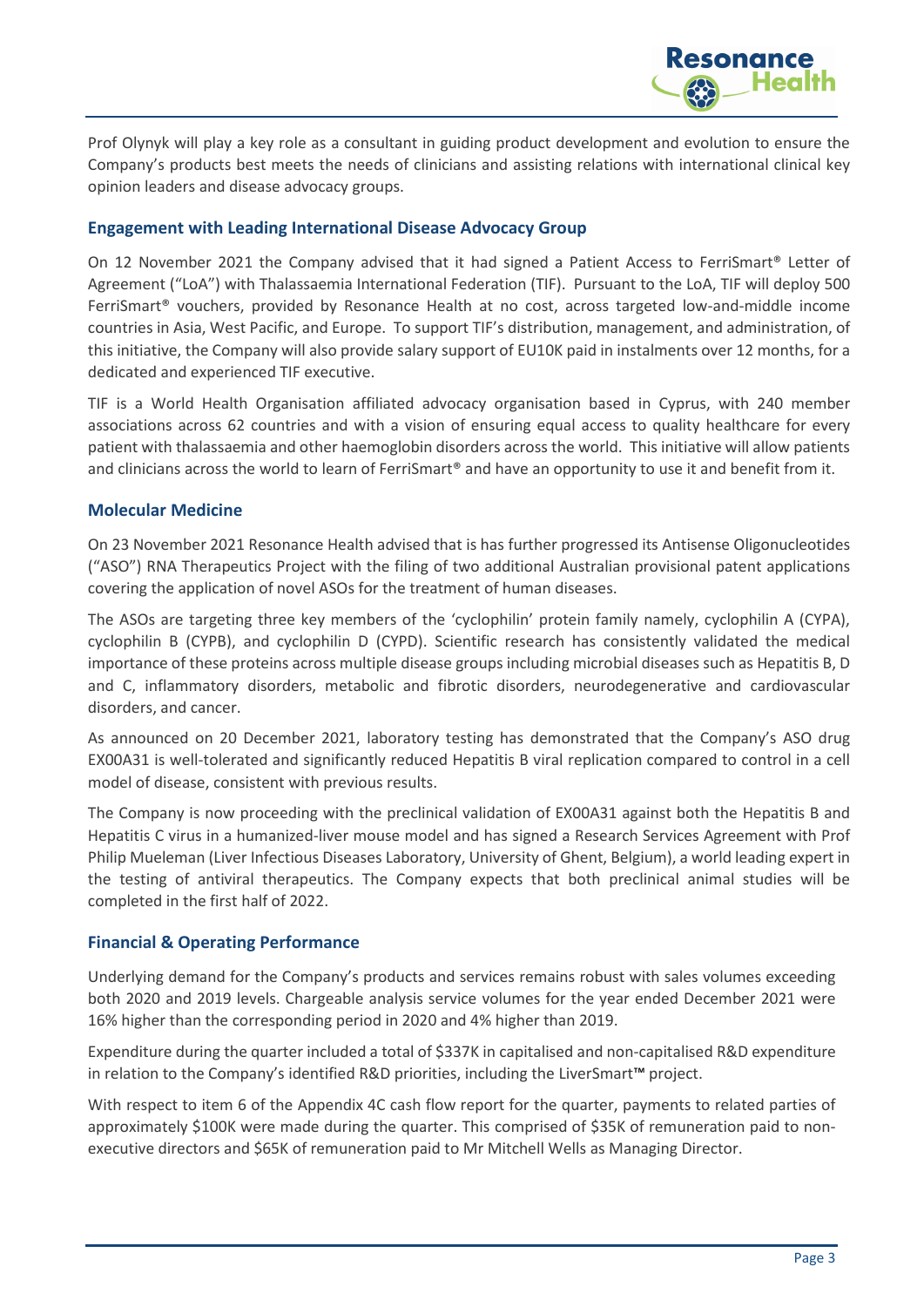

# **Corporate**

The Company's Annual General Meeting was held on 25 November 2021, at which all resolutions put to the meeting were carried.

For further information please contact: **Mitchell Wells** – Managing Director E: [mitchellw@resonancehealth.com](mailto:mitchellw@resonancehealth.com) P: +61 (0)8 9286 5300

**Nick Allan** – Chief Financial Officer E: [nicka@resonancehealth.com](mailto:nicka@resonancehealth.com)

P: +61 (0)8 9286 5300

This announcement has been authorised for release in accordance with the delegated authority of the Board of Directors of Resonance Health Limited.

# **About Resonance Health**

Resonance Health is an Australian healthcare technology and services company, specialising in the development and delivery of non-invasive medical imaging software and services.

The Company's products are used globally by clinicians in the diagnosis and management of human diseases and by pharmaceutical and therapeutic companies in their clinical trials. Resonance Health has gained endorsement by leading physicians worldwide for consistently providing high quality quantitative measurements essential in the management of diseases.

Resonance Health's dedication to scientific rigour and quality management has enabled it to achieve regulatory clearances for a range of Software as a Medical Device (**SaMD**) products in the USA, Europe, and Australia and to proudly carry ISO 13485 certification for the design and manufacture of medical devices. A number of these SaMD products incorporate the use of Artificial Intelligence (**AI**):

- **FerriScan<sup>®</sup> -** provides an accurate measurement of liver iron concentration (LIC) through a non-invasive MRI-based technology, for use in the assessment of individuals with iron overload conditions. FerriScan is internationally recognised as the gold standard in LIC assessment.
- **FerriSmart<sup>®</sup>** an AI-driven system for the automated real-time measurement of LIC in patients using non-invasive MRI-based technology
- **HepaFat-Scan®** an MRI-based solution which provides a reliable non-invasive measure of liver fat in liver tissue for use in the assessment of individuals with confirmed or suspected fatty liver disease
- **HepaFat-AI® -** an AI-driven system for the automated real-time multi-metric measurement of liver fat in patients using non-invasive MRI-based technology
- **CardiacT2\* -** the most widely accepted MRI based method for assessing heart iron loading. Resonance Health also offers a dual analysis of FerriScan and CardiacT2<sup>\*®</sup>. CardiacT2<sup>\*®</sup> has regulatory clearance from the FDA, TGA and CE Mark
- **LiverSmart™** combines FerriSmart® and HepaFat-AI® into a single multi-parametric MRI session, avoiding the need for multiple MRI appointments and delivering a more complete and comprehensive assessment of a person's liver

The Company has an active development pipeline of additional medical imaging analysis products and services, including **Alert-PE™**, an AI tool for the automated review of chest CT scans of patients with suspected pulmonary embolism.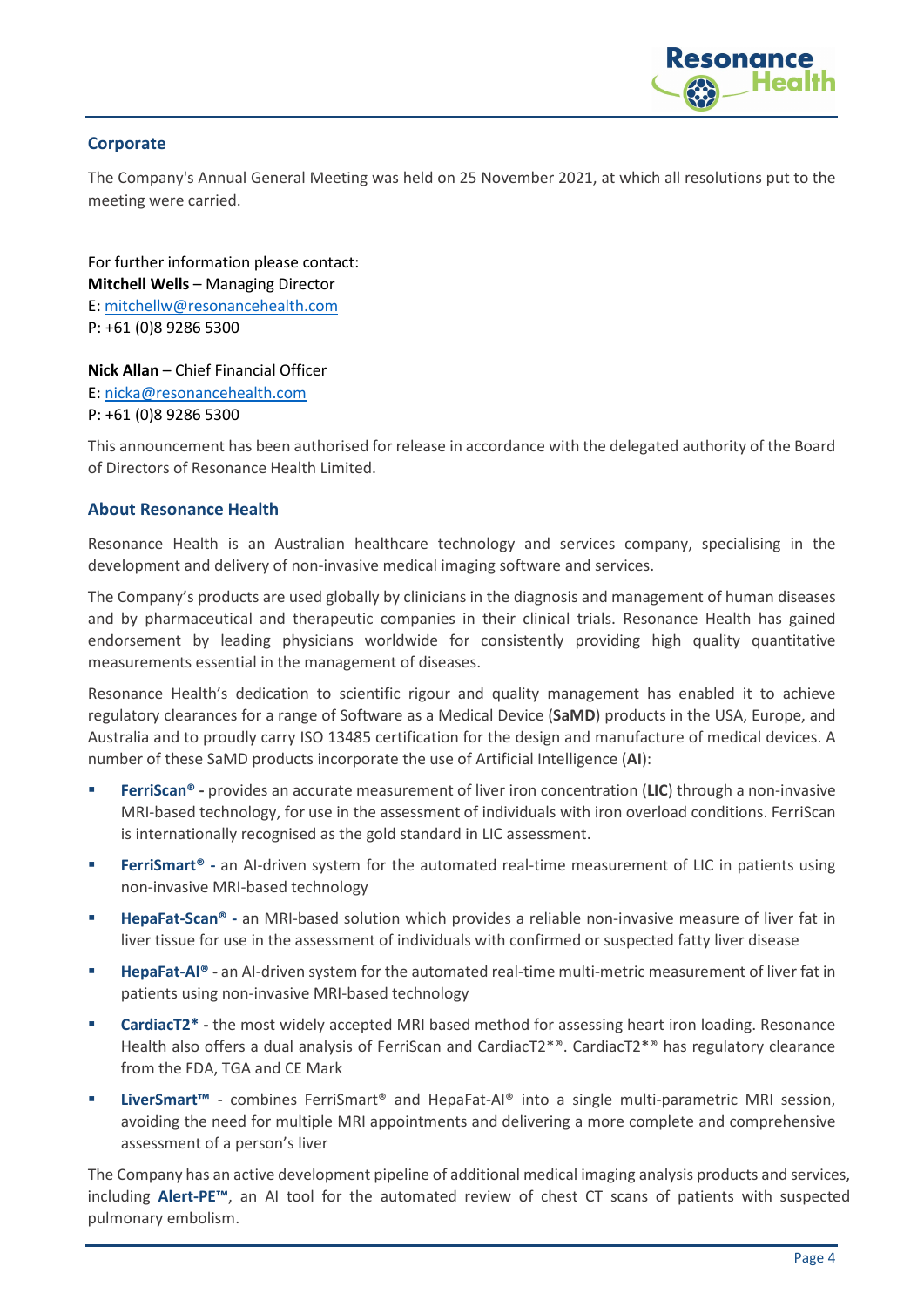# **Appendix 4C**

# **Quarterly cash flow report for entities subject to Listing Rule 4.7B**

## **Name of entity**

Resonance Health Limited

**ABN Quarter ended ("current quarter")**

96 006 762 492 31 December 2021

| <b>Consolidated statement of cash flows</b> |                                                     | <b>Current quarter</b><br>\$A'000 | Year to date (6<br>months)<br>\$A'000 |
|---------------------------------------------|-----------------------------------------------------|-----------------------------------|---------------------------------------|
| 1.                                          | Cash flows from operating activities                |                                   |                                       |
| 1.1                                         | Receipts from customers                             | 997                               | 1,705                                 |
| 1.2                                         | Payments for                                        |                                   |                                       |
|                                             | research and development<br>(a)                     | (135)                             | (274)                                 |
|                                             | product manufacturing and operating<br>(b)<br>costs |                                   |                                       |
|                                             | advertising and marketing<br>(C)                    | (285)                             | (390)                                 |
|                                             | leased assets<br>(d)                                |                                   |                                       |
|                                             | staff costs<br>(e)                                  | (422)                             | (988)                                 |
|                                             | (f)<br>administration and corporate costs           | (439)                             | (674)                                 |
| 1.3                                         | Dividends received (see note 3)                     |                                   |                                       |
| 1.4                                         | Interest received                                   |                                   | 4                                     |
| 1.5                                         | Interest and other costs of finance paid            |                                   |                                       |
| 1.6                                         | Income taxes paid                                   |                                   |                                       |
| 1.7                                         | Government grants and tax incentives                |                                   |                                       |
| 1.8                                         | Other (provide details if material)                 |                                   |                                       |
| 1.9                                         | Net cash from / (used in) operating<br>activities   | (283)                             | (617)                                 |

| 2.  | Cash flows from investing activities |      |      |
|-----|--------------------------------------|------|------|
| 2.1 | Payments to acquire or for:          |      |      |
|     | entities<br>(a)                      |      |      |
|     | businesses<br>(b)                    |      |      |
|     | property, plant and equipment<br>(C) | (52) | 102  |
|     | investments<br>(d)                   |      |      |
|     | intellectual property<br>(e)         | 202) | 1341 |
|     | other non-current assets             |      |      |

ASX Listing Rules Appendix 4C (17/07/20) Page 1 + See chapter 19 of the ASX Listing Rules for defined terms.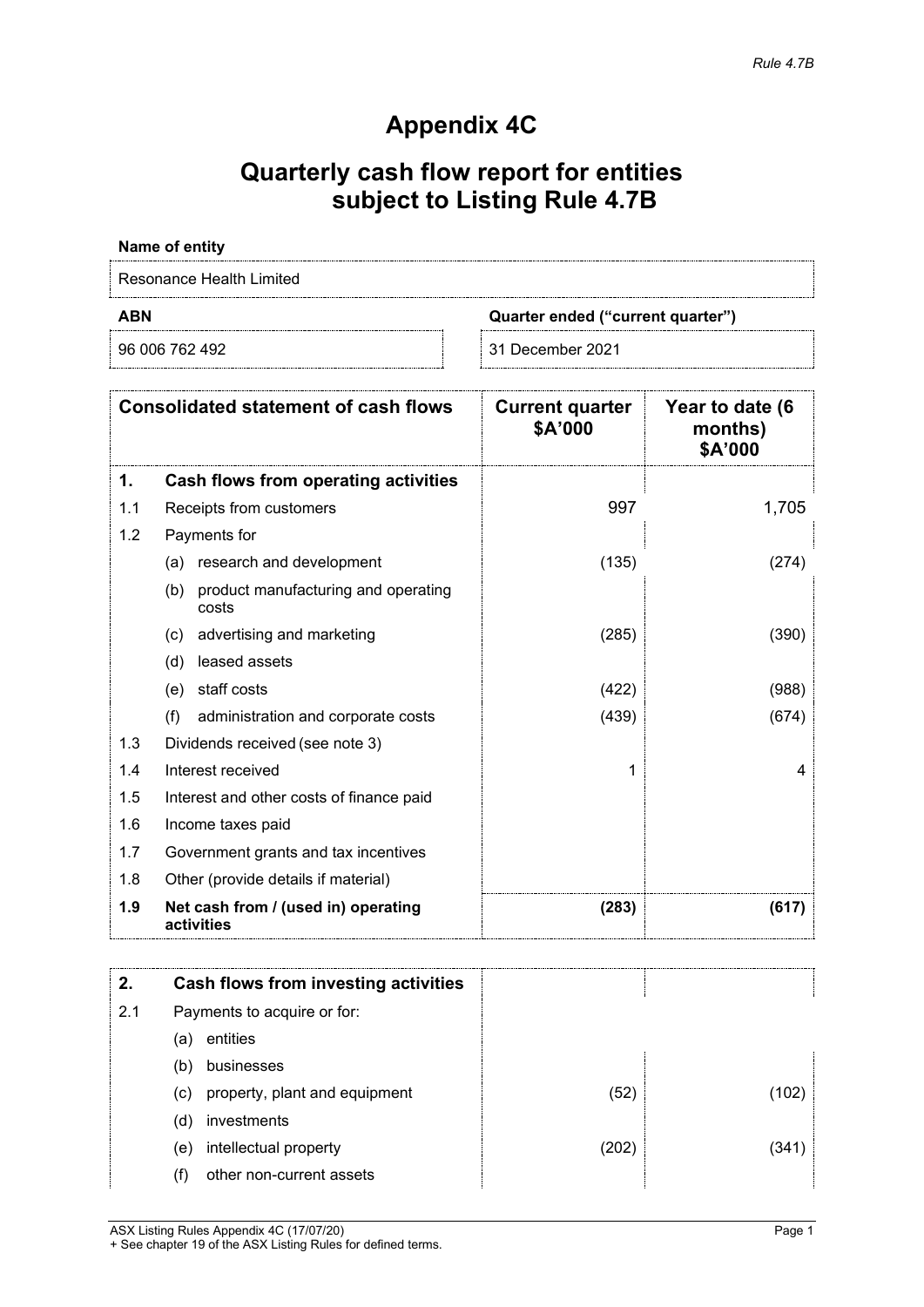| <b>Consolidated statement of cash flows</b> |                                                   | <b>Current quarter</b><br>\$A'000 | Year to date (6<br>months)<br>\$A'000 |
|---------------------------------------------|---------------------------------------------------|-----------------------------------|---------------------------------------|
| 2.2                                         | Proceeds from disposal of:                        |                                   |                                       |
|                                             | entities<br>(a)                                   |                                   |                                       |
|                                             | (b)<br>businesses                                 |                                   |                                       |
|                                             | property, plant and equipment<br>(c)              |                                   |                                       |
|                                             | investments<br>(d)                                |                                   |                                       |
|                                             | intellectual property<br>(e)                      |                                   |                                       |
|                                             | other non-current assets<br>(f)                   |                                   |                                       |
| 2.3                                         | Cash flows from loans to other entities           |                                   |                                       |
| 2.4                                         | Dividends received (see note 3)                   |                                   |                                       |
| 2.5                                         | Other (provide details if material)               |                                   |                                       |
| 2.6                                         | Net cash from / (used in) investing<br>activities | (254)                             | 443                                   |

| 3.   | Cash flows from financing activities                                                          |      |
|------|-----------------------------------------------------------------------------------------------|------|
| 3.1  | Proceeds from issues of equity securities<br>(excluding convertible debt securities)          |      |
| 3.2  | Proceeds from issue of convertible debt<br>securities                                         |      |
| 3.3  | Proceeds from exercise of options                                                             |      |
| 3.4  | Transaction costs related to issues of<br>equity securities or convertible debt<br>securities |      |
| 3.5  | Proceeds from borrowings                                                                      |      |
| 3.6  | Repayment of borrowings                                                                       |      |
| 3.7  | Transaction costs related to loans and<br>borrowings                                          |      |
| 3.8  | Dividends paid                                                                                |      |
| 3.9  | Other (security deposit)                                                                      | (37) |
| 3.10 | Net cash from / (used in) financing<br>activities                                             | (37) |

|     | Net increase / (decrease) in cash and<br>cash equivalents for the period |       |       |
|-----|--------------------------------------------------------------------------|-------|-------|
| 4.1 | Cash and cash equivalents at beginning of<br>period                      | 8.388 | 8,857 |
| 4.2 | Net cash from / (used in) operating<br>activities (item 1.9 above)       | (283  | (617) |
| 4.3 | Net cash from / (used in) investing activities<br>(item 2.6 above)       | 254)  |       |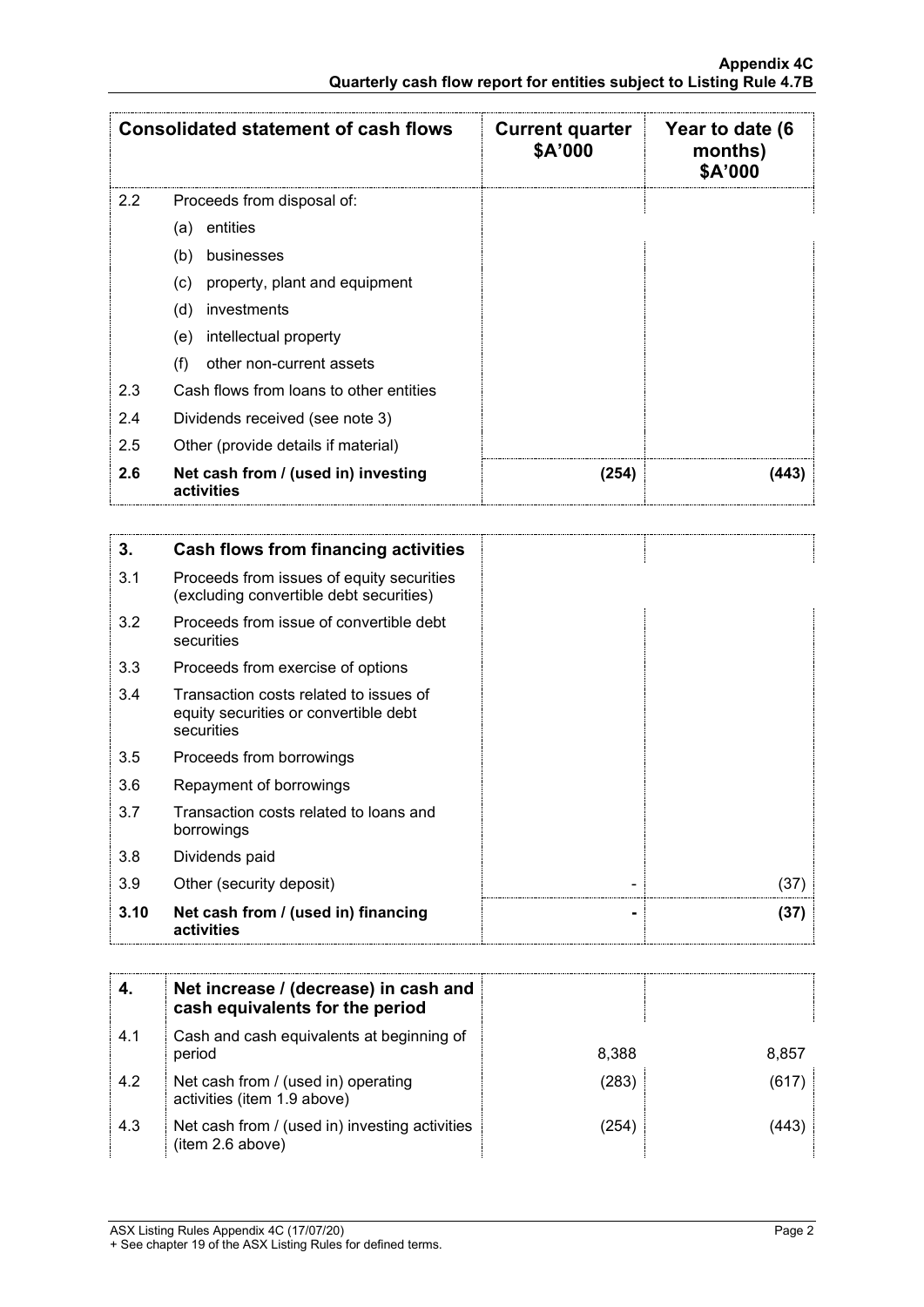| Consolidated statement of cash flows |                                                                     | <b>Current quarter</b><br>\$A'000 | Year to date (6<br>months)<br><b>\$A'000</b> |
|--------------------------------------|---------------------------------------------------------------------|-----------------------------------|----------------------------------------------|
| 4.4                                  | Net cash from / (used in) financing activities<br>(item 3.10 above) |                                   |                                              |
| 4.5                                  | Effect of movement in exchange rates on<br>cash held                | (16)                              | 75.                                          |
| 4.6                                  | Cash and cash equivalents at end of<br>period                       | 7.835                             | 7.835                                        |

| 5.  | Reconciliation of cash and cash<br>equivalents<br>at the end of the quarter (as shown in the<br>consolidated statement of cash flows) to the<br>related items in the accounts | <b>Current quarter</b><br>\$A'000 | <b>Previous quarter</b><br>\$A'000 |
|-----|-------------------------------------------------------------------------------------------------------------------------------------------------------------------------------|-----------------------------------|------------------------------------|
| 5.1 | Bank balances                                                                                                                                                                 | 6.814                             | 7.367                              |
| 5.2 | Call deposits                                                                                                                                                                 | 1.021                             |                                    |
| 5.3 | <b>Bank overdrafts</b>                                                                                                                                                        |                                   |                                    |
| 5.4 | Other (provide details)                                                                                                                                                       |                                   |                                    |
| 5.5 | Cash and cash equivalents at end of<br>quarter (should equal item 4.6 above)                                                                                                  | 7.835                             | 8.388                              |

|                                                                                                                                                             | Payments to related parties of the entity and their<br>associates                          | <b>Current quarter</b><br><b>\$A'000</b> |
|-------------------------------------------------------------------------------------------------------------------------------------------------------------|--------------------------------------------------------------------------------------------|------------------------------------------|
| 6.1                                                                                                                                                         | Aggregate amount of payments to related parties and their<br>associates included in item 1 |                                          |
| 6.2                                                                                                                                                         | Aggregate amount of payments to related parties and their<br>associates included in item 2 |                                          |
| Note: if any amounts are shown in items 6.1 or 6.2, your quarterly activity report must include a description of, and an<br>explanation for, such payments. |                                                                                            |                                          |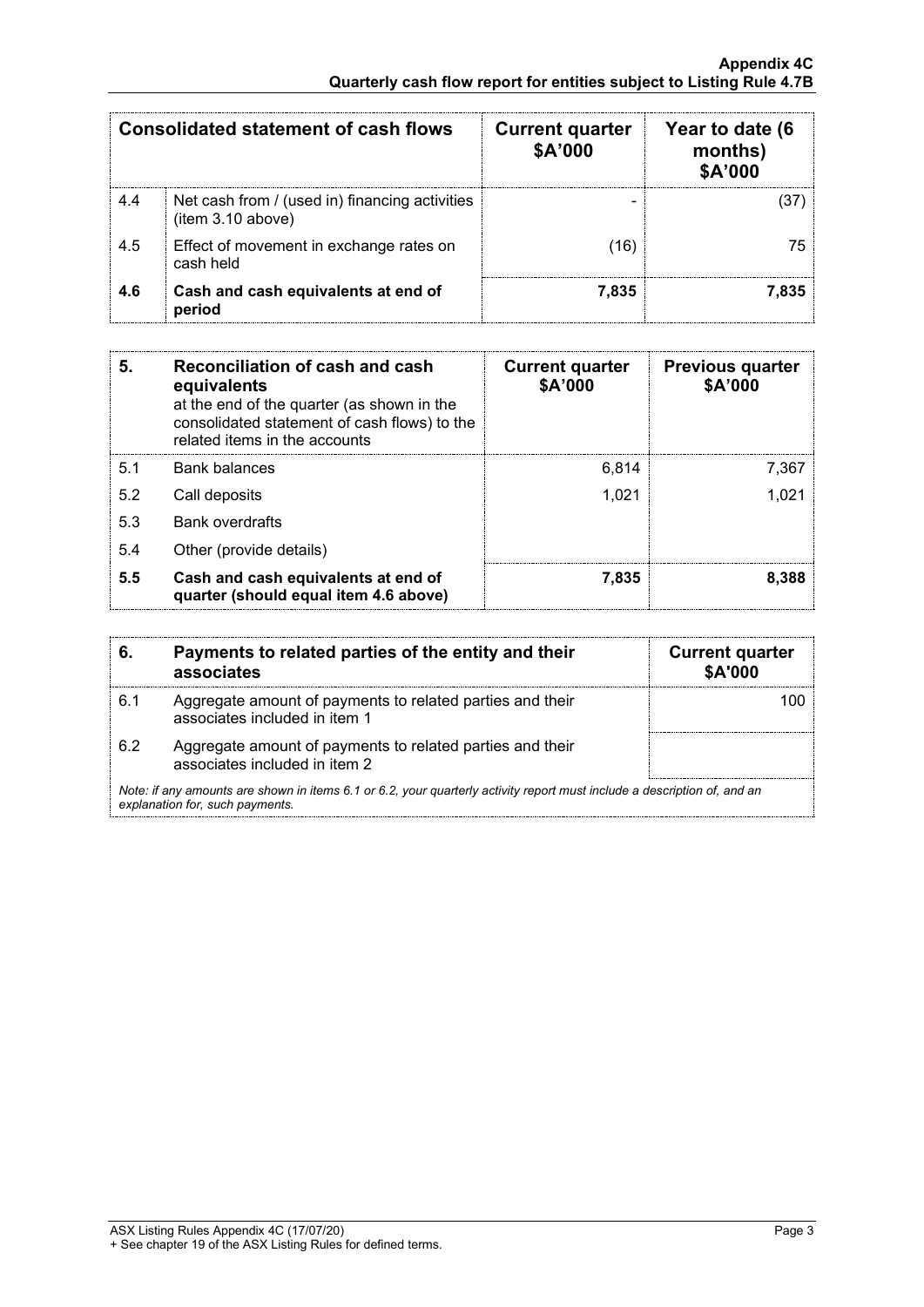| 7.  | <b>Financing facilities</b><br>Note: the term "facility' includes all forms of financing<br>arrangements available to the entity.<br>Add notes as necessary for an understanding of the<br>sources of finance available to the entity.                                                                                                               | <b>Total facility</b><br>amount at quarter<br>end<br>\$A'000 | Amount drawn at<br>quarter end<br>\$A'000 |
|-----|------------------------------------------------------------------------------------------------------------------------------------------------------------------------------------------------------------------------------------------------------------------------------------------------------------------------------------------------------|--------------------------------------------------------------|-------------------------------------------|
| 7.1 | Loan facilities                                                                                                                                                                                                                                                                                                                                      |                                                              |                                           |
| 7.2 | Credit standby arrangements                                                                                                                                                                                                                                                                                                                          |                                                              |                                           |
| 7.3 | Other (please specify)                                                                                                                                                                                                                                                                                                                               |                                                              |                                           |
| 7.4 | <b>Total financing facilities</b>                                                                                                                                                                                                                                                                                                                    |                                                              |                                           |
| 7.5 | Unused financing facilities available at quarter end                                                                                                                                                                                                                                                                                                 |                                                              |                                           |
| 7.6 | Include in the box below a description of each facility above, including the lender, interest<br>rate, maturity date and whether it is secured or unsecured. If any additional financing<br>facilities have been entered into or are proposed to be entered into after quarter end,<br>include a note providing details of those facilities as well. |                                                              |                                           |
|     |                                                                                                                                                                                                                                                                                                                                                      |                                                              |                                           |

| 8.  |                                                                                                                                                         | Estimated cash available for future operating activities                                                                                                                                                               | \$A'000 |  |
|-----|---------------------------------------------------------------------------------------------------------------------------------------------------------|------------------------------------------------------------------------------------------------------------------------------------------------------------------------------------------------------------------------|---------|--|
| 8.1 |                                                                                                                                                         | Net cash from / (used in) operating activities (item 1.9)                                                                                                                                                              | (283)   |  |
| 8.2 |                                                                                                                                                         | Cash and cash equivalents at quarter end (item 4.6)                                                                                                                                                                    | 7,835   |  |
| 8.3 |                                                                                                                                                         | Unused finance facilities available at quarter end (item 7.5)                                                                                                                                                          |         |  |
| 8.4 |                                                                                                                                                         | Total available funding (item $8.2 +$ item $8.3$ )                                                                                                                                                                     | 7,835   |  |
| 8.5 | Estimated quarters of funding available (item 8.4 divided by<br>item 8.1)                                                                               |                                                                                                                                                                                                                        | 27.69   |  |
|     |                                                                                                                                                         | Note: if the entity has reported positive net operating cash flows in item 1.9, answer item 8.5 as "N/A". Otherwise, a<br>figure for the estimated quarters of funding available must be included in item 8.5.         |         |  |
| 8.6 |                                                                                                                                                         | If item 8.5 is less than 2 quarters, please provide answers to the following questions:                                                                                                                                |         |  |
|     | 8.6.1<br>Does the entity expect that it will continue to have the current level of net operating<br>cash flows for the time being and, if not, why not? |                                                                                                                                                                                                                        |         |  |
|     | Answer: N/A                                                                                                                                             |                                                                                                                                                                                                                        |         |  |
|     | 8.6.2                                                                                                                                                   | Has the entity taken any steps, or does it propose to take any steps, to raise further<br>cash to fund its operations and, if so, what are those steps and how likely does it<br>believe that they will be successful? |         |  |
|     | Answer:                                                                                                                                                 |                                                                                                                                                                                                                        |         |  |
|     | Does the entity expect to be able to continue its operations and to meet its business<br>8.6.3<br>objectives and, if so, on what basis?                 |                                                                                                                                                                                                                        |         |  |
|     | Answer:                                                                                                                                                 |                                                                                                                                                                                                                        |         |  |
|     |                                                                                                                                                         | Note: where item 8.5 is less than 2 quarters, all of questions 8.6.1, 8.6.2 and 8.6.3 above must be answered.                                                                                                          |         |  |